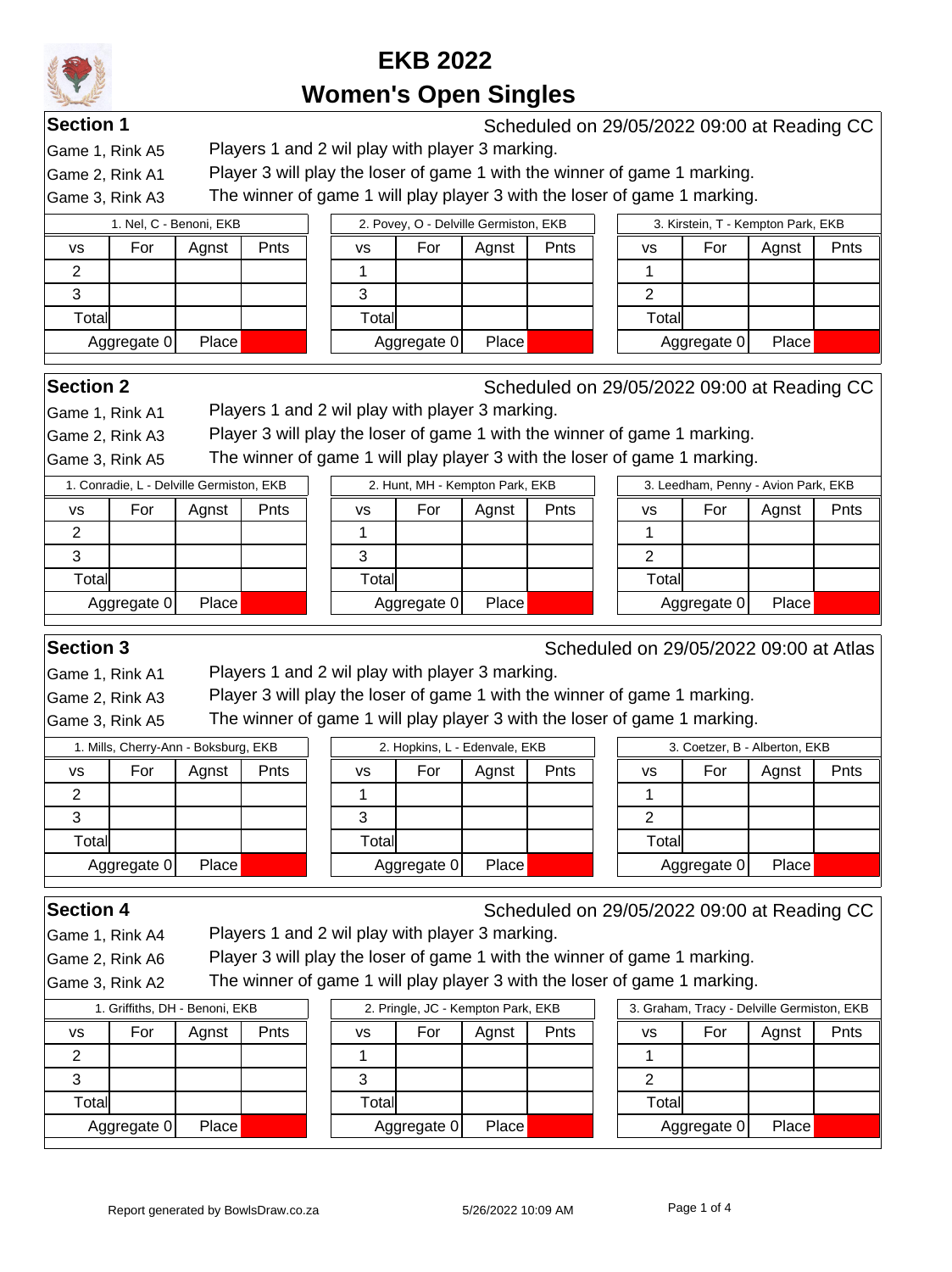Game 1, Rink A2 Players 1 and 2 wil play with player 3 marking.

**Section 5** Scheduled on 29/05/2022 09:00 at Reading CC

Game 2, Rink A4 Player 3 will play the loser of game 1 with the winner of game 1 marking.

Game 3, Rink A6 The winner of game 1 will play player 3 with the loser of game 1 marking.

| 1. Mostert, Claudette - Benoni, EKB |             |       |      |  |  |  |  |  |  |  |
|-------------------------------------|-------------|-------|------|--|--|--|--|--|--|--|
| vs                                  | For         | Agnst | Pnts |  |  |  |  |  |  |  |
|                                     |             |       |      |  |  |  |  |  |  |  |
|                                     |             |       |      |  |  |  |  |  |  |  |
| Total                               |             |       |      |  |  |  |  |  |  |  |
|                                     | Aggregate 0 | Place |      |  |  |  |  |  |  |  |

| 1. Mostert, Claudette - Benoni, EKB |             |       |      | 2. Bouwer-Bosch, B - Delville Germiston, EKB |     | 3. Stoltz, AD - Kempton Park, EKB |             |             |     |       |   |
|-------------------------------------|-------------|-------|------|----------------------------------------------|-----|-----------------------------------|-------------|-------------|-----|-------|---|
|                                     | For         | Aanst | Pnts | vs                                           | For | Aanst                             | <b>Pnts</b> | vs          | For | Agnst | P |
|                                     |             |       |      |                                              |     |                                   |             |             |     |       |   |
|                                     |             |       |      |                                              |     |                                   |             |             |     |       |   |
| Γotall                              |             |       |      | Totall                                       |     |                                   |             | Totall      |     |       |   |
|                                     | Aggregate 0 | Place |      | Aggregate 0                                  |     | Place                             |             | Aggregate 0 |     | Place |   |

| 3. Stoltz, AD - Kempton Park, EKB |             |       |      |  |  |  |  |  |  |  |  |
|-----------------------------------|-------------|-------|------|--|--|--|--|--|--|--|--|
| VS                                | For         | Agnst | Pnts |  |  |  |  |  |  |  |  |
|                                   |             |       |      |  |  |  |  |  |  |  |  |
|                                   |             |       |      |  |  |  |  |  |  |  |  |
| Total                             |             |       |      |  |  |  |  |  |  |  |  |
|                                   | Aggregate 0 | Place |      |  |  |  |  |  |  |  |  |

**Section 6** Scheduled on 29/05/2022 09:00 at Delville Germiston

 $\mathbf{L}$ 

Game 1, Rink A3 Players 1 and 2 wil play with player 3 marking.

Game 2, Rink A5 Player 3 will play the loser of game 1 with the winner of game 1 marking. Game 3, Rink A1 The winner of game 1 will play player 3 with the loser of game 1 marking.

| 1. Rudolph, MA - Representative teams, EKB |             |       | 2. Main, J - Edenvale, EKB |       |             |       |      | 3. King, EM - Benoni Lake, EKB |        |             |       |  |
|--------------------------------------------|-------------|-------|----------------------------|-------|-------------|-------|------|--------------------------------|--------|-------------|-------|--|
| vs                                         | For         | Aanst | <b>Pnts</b>                | vs    | For         | Agnst | Pnts |                                | vs     | For         | Agnst |  |
|                                            |             |       |                            |       |             |       |      |                                |        |             |       |  |
|                                            |             |       |                            |       |             |       |      |                                |        |             |       |  |
| Totall                                     |             |       |                            | Total |             |       |      |                                | Totall |             |       |  |
|                                            | Aggregate 0 | Place |                            |       | Aggregate 0 | Place |      |                                |        | Aggregate 0 | Place |  |

| 3. King, EM - Benoni Lake, EKB |             |       |  |  |  |  |  |  |  |
|--------------------------------|-------------|-------|--|--|--|--|--|--|--|
| VS                             | For         | Pnts  |  |  |  |  |  |  |  |
|                                |             |       |  |  |  |  |  |  |  |
| 2                              |             |       |  |  |  |  |  |  |  |
| Total                          |             |       |  |  |  |  |  |  |  |
|                                | Aggregate 0 | Place |  |  |  |  |  |  |  |

**Section 7** Scheduled on 29/05/2022 09:00 at Atlas

Game 1, Rink A2 Players 1 and 2 wil play with player 3 marking.

Game 2, Rink A4 Player 3 will play the loser of game 1 with the winner of game 1 marking.

Game 3, Rink A6 The winner of game 1 will play player 3 with the loser of game 1 marking.

|       | . Brown, S - Edenvale, EKB |       |      | 2. Jorgensen, HJ - Boksburg, EKB |             |       |      |  | 3. Le Grange, A - Alberton, EKB |             |       |      |
|-------|----------------------------|-------|------|----------------------------------|-------------|-------|------|--|---------------------------------|-------------|-------|------|
| VS    | For                        | Aqnst | Pnts | vs                               | For         | Agnst | Pnts |  | vs                              | For         | Agnst | Pnts |
| ◠     |                            |       |      |                                  |             |       |      |  |                                 |             |       |      |
| ົ     |                            |       |      |                                  |             |       |      |  |                                 |             |       |      |
| Total |                            |       |      | Total                            |             |       |      |  | Total                           |             |       |      |
|       | Aggregate 0                | Place |      |                                  | Aggregate 0 | Place |      |  |                                 | Aggregate 0 | Place |      |

**Section 8** Scheduled on 29/05/2022 09:00 at Delville Germiston Game 1, Rink A1 Players 1 and 2 wil play with player 3 marking.

Game 2, Rink A3 Player 3 will play the loser of game 1 with the winner of game 1 marking.

Game 3, Rink A5 The winner of game 1 will play player 3 with the loser of game 1 marking.

|           | 1. Waters, Z - Edenvale, EKB |       |      | 2. Viljoen, TA - Modderbee CS, EKB |             |       |      |  | 3. Jones, K - Benoni CC, EKB |             |       |  |
|-----------|------------------------------|-------|------|------------------------------------|-------------|-------|------|--|------------------------------|-------------|-------|--|
| <b>VS</b> | For                          | Agnst | Pnts | vs                                 | For         | Agnst | Pnts |  | vs                           | For         | Agnst |  |
|           |                              |       |      |                                    |             |       |      |  |                              |             |       |  |
|           |                              |       |      | đ                                  |             |       |      |  |                              |             |       |  |
| Total     |                              |       |      | Totall                             |             |       |      |  | Total                        |             |       |  |
|           | Aggregate 0                  | Place |      |                                    | Aggregate 0 | Place |      |  |                              | Aggregate 0 | Place |  |

|       | Z. VIIIOEN, TA - MOQQEIDEE CS, EKB |       |      |  |  |  |  |  |  |  |  |  |
|-------|------------------------------------|-------|------|--|--|--|--|--|--|--|--|--|
| vs    | For                                | Agnst | Pnts |  |  |  |  |  |  |  |  |  |
|       |                                    |       |      |  |  |  |  |  |  |  |  |  |
| 3     |                                    |       |      |  |  |  |  |  |  |  |  |  |
| Total |                                    |       |      |  |  |  |  |  |  |  |  |  |
|       | Aggregate 0                        | Place |      |  |  |  |  |  |  |  |  |  |
|       |                                    |       |      |  |  |  |  |  |  |  |  |  |

| 3. Jones, K - Benoni CC, EKB |             |       |      |  |  |  |  |  |  |
|------------------------------|-------------|-------|------|--|--|--|--|--|--|
| VS                           | For         | Agnst | Pnts |  |  |  |  |  |  |
|                              |             |       |      |  |  |  |  |  |  |
| 2                            |             |       |      |  |  |  |  |  |  |
| Total                        |             |       |      |  |  |  |  |  |  |
|                              | Aggregate 0 | Place |      |  |  |  |  |  |  |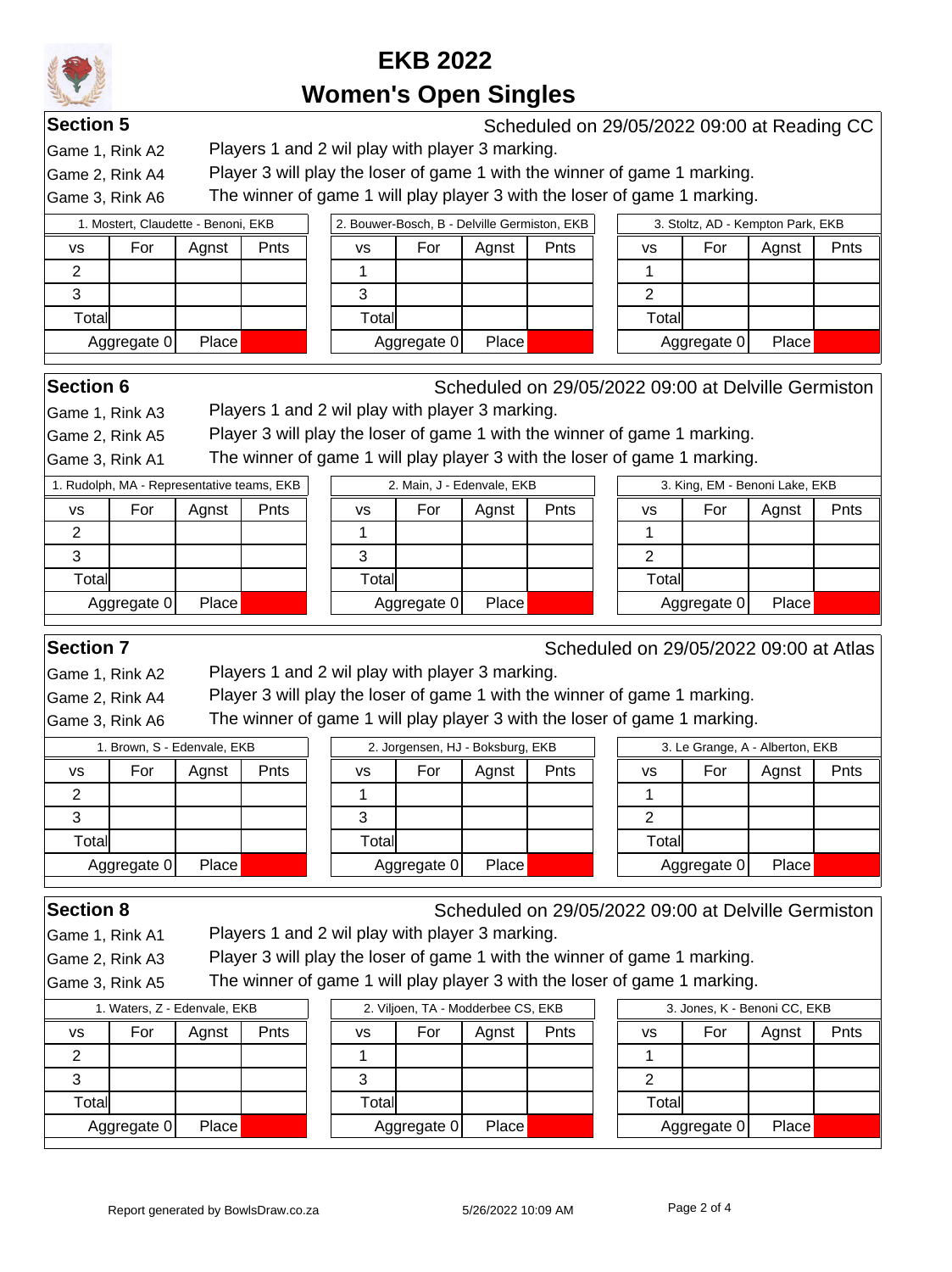**Section 9** Scheduled on 29/05/2022 09:00 at Reading CC

Game 1, Rink A6 Players 1 and 2 wil play with player 3 marking.

Game 2, Rink A2 Player 3 will play the loser of game 1 with the winner of game 1 marking.

Game 3, Rink A4 The winner of game 1 will play player 3 with the loser of game 1 marking.

|           | 1. Visser, N - Modderbee CS, EKB |              |      |        | 2. Huyser, S - Delville Germiston, EKB |       |      |        | 3. Giesing, R - Benoni, EKB |       |      |  |
|-----------|----------------------------------|--------------|------|--------|----------------------------------------|-------|------|--------|-----------------------------|-------|------|--|
| <b>VS</b> | For                              | Agnst        | Pnts | VS     | For                                    | Agnst | Pnts | vs     | For                         | Agnst | Pnts |  |
| ◠         |                                  |              |      |        |                                        |       |      |        |                             |       |      |  |
|           |                                  |              |      | 2<br>c |                                        |       |      |        |                             |       |      |  |
| Totall    |                                  |              |      | Totall |                                        |       |      | Totall |                             |       |      |  |
|           | Aggregate 0                      | <b>Place</b> |      |        | Aggregate 0                            | Place |      |        | Aggregate 0                 | Place |      |  |
|           |                                  |              |      |        |                                        |       |      |        |                             |       |      |  |

**Section 10** Scheduled on 29/05/2022 09:00 at Atlas

Game 1, Rink A6 Players 1 and 2 wil play with player 3 marking.

Game 2, Rink A2 Player 3 will play the loser of game 1 with the winner of game 1 marking.

Game 3, Rink A4 The winner of game 1 will play player 3 with the loser of game 1 marking.

|           | 1. Strydom, E - Delville Germiston, EKB |              |             | 2. Du Toit, Elizanne - Edenvale, EKB |        |             |       |      | 3. Bowles, K - Avion Park, EKB |             |       |  |
|-----------|-----------------------------------------|--------------|-------------|--------------------------------------|--------|-------------|-------|------|--------------------------------|-------------|-------|--|
| <b>VS</b> | For                                     | Aqnst        | <b>Pnts</b> |                                      | vs     | For         | Agnst | Pnts | vs                             | For         | Agnst |  |
| っ         |                                         |              |             |                                      |        |             |       |      |                                |             |       |  |
| ≏         |                                         |              |             |                                      |        |             |       |      |                                |             |       |  |
| Total     |                                         |              |             |                                      | Totall |             |       |      | Total                          |             |       |  |
|           | Aggregate 0                             | <b>Place</b> |             |                                      |        | Aggregate 0 | Place |      |                                | Aggregate 0 | Place |  |
|           |                                         |              |             |                                      |        |             |       |      |                                |             |       |  |

|       | 2. Du Tolt, Elizanne - Edenvale, EKB |       |      |  |  |  |  |  |  |  |  |
|-------|--------------------------------------|-------|------|--|--|--|--|--|--|--|--|
| vs    | For                                  | Agnst | Pnts |  |  |  |  |  |  |  |  |
|       |                                      |       |      |  |  |  |  |  |  |  |  |
| 3     |                                      |       |      |  |  |  |  |  |  |  |  |
| Total |                                      |       |      |  |  |  |  |  |  |  |  |
|       | Aggregate 0                          | Place |      |  |  |  |  |  |  |  |  |
|       |                                      |       |      |  |  |  |  |  |  |  |  |

| 3. Bowles, K - Avion Park, EKB |             |       |      |  |  |  |  |  |  |
|--------------------------------|-------------|-------|------|--|--|--|--|--|--|
| vs                             | For         | Agnst | Pnts |  |  |  |  |  |  |
|                                |             |       |      |  |  |  |  |  |  |
| 2                              |             |       |      |  |  |  |  |  |  |
| Total                          |             |       |      |  |  |  |  |  |  |
|                                | Aggregate 0 | Place |      |  |  |  |  |  |  |

**Section 11** Section 11 Scheduled on 29/05/2022 09:00 at Atlas

Game 1, Rink A4 Players 1 and 2 wil play with player 3 marking.

Game 2, Rink A6 Player 3 will play the loser of game 1 with the winner of game 1 marking.

Game 3, Rink A2 The winner of game 1 will play player 3 with the loser of game 1 marking.

|           | 1. v Breda, MS - Brackenhurst, EKB |       |      |       |             | 2. Galloway, CH - Avion Park, EKB |      | 3. Standen, I - Edenvale, EKB |       |             |       |      |
|-----------|------------------------------------|-------|------|-------|-------------|-----------------------------------|------|-------------------------------|-------|-------------|-------|------|
| <b>VS</b> | For                                | Agnst | Pnts | vs    | For         | Agnst                             | Pnts |                               | vs    | For         | Agnst | Pnts |
|           |                                    |       |      |       |             |                                   |      |                               |       |             |       |      |
|           |                                    |       |      | J     |             |                                   |      |                               |       |             |       |      |
| Total     |                                    |       |      | Total |             |                                   |      |                               | Total |             |       |      |
|           | Aggregate 0                        | Place |      |       | Aggregate 0 | Place                             |      |                               |       | Aggregate 0 | Place |      |

Game 1, Rink A2 Players 1 and 2 wil play with player 3 marking.

**Section 12** Scheduled on 29/05/2022 09:00 at Delville Germiston

Game 2, Rink A4 Player 3 will play the loser of game 1 with the winner of game 1 marking.

Game 3, Rink A6 The winner of game 1 will play player 3 with the loser of game 1 marking.

|           | 1. v Heerden, M - Benoni Lake, EKB |       |      |       | 2. Gardiner, Charmaine - Edenvale, EKB |                    |      |  | 3. Richardson, Wilma - Northmead, EKB |             |       |      |  |
|-----------|------------------------------------|-------|------|-------|----------------------------------------|--------------------|------|--|---------------------------------------|-------------|-------|------|--|
| <b>VS</b> | For                                | Agnst | Pnts | vs    | For                                    | Agnst              | Pnts |  | vs                                    | For         | Agnst | Pnts |  |
|           |                                    |       |      |       |                                        |                    |      |  |                                       |             |       |      |  |
|           |                                    |       |      |       |                                        |                    |      |  |                                       |             |       |      |  |
| Total     |                                    |       |      | Total |                                        |                    |      |  | Totall                                |             |       |      |  |
|           | Aggregate 0                        | Place |      |       | Aggregate 0                            | Place <sub>1</sub> |      |  |                                       | Aggregate 0 | Place |      |  |

|       | 2. Gardiner, Charmaine - Edenvale, EKB |       |      |  |  |  |  |  |  |  |  |
|-------|----------------------------------------|-------|------|--|--|--|--|--|--|--|--|
| vs    | For                                    | Agnst | Pnts |  |  |  |  |  |  |  |  |
|       |                                        |       |      |  |  |  |  |  |  |  |  |
| 3     |                                        |       |      |  |  |  |  |  |  |  |  |
| Total |                                        |       |      |  |  |  |  |  |  |  |  |
|       | Aggregate 0                            | Place |      |  |  |  |  |  |  |  |  |
|       |                                        |       |      |  |  |  |  |  |  |  |  |

| 3. Richardson, Wilma - Northmead, EKB |             |       |      |  |  |  |  |  |  |  |
|---------------------------------------|-------------|-------|------|--|--|--|--|--|--|--|
| VS                                    | For         | Agnst | Pnts |  |  |  |  |  |  |  |
|                                       |             |       |      |  |  |  |  |  |  |  |
| 2                                     |             |       |      |  |  |  |  |  |  |  |
| Total                                 |             |       |      |  |  |  |  |  |  |  |
|                                       | Aggregate 0 | Place |      |  |  |  |  |  |  |  |
|                                       |             |       |      |  |  |  |  |  |  |  |